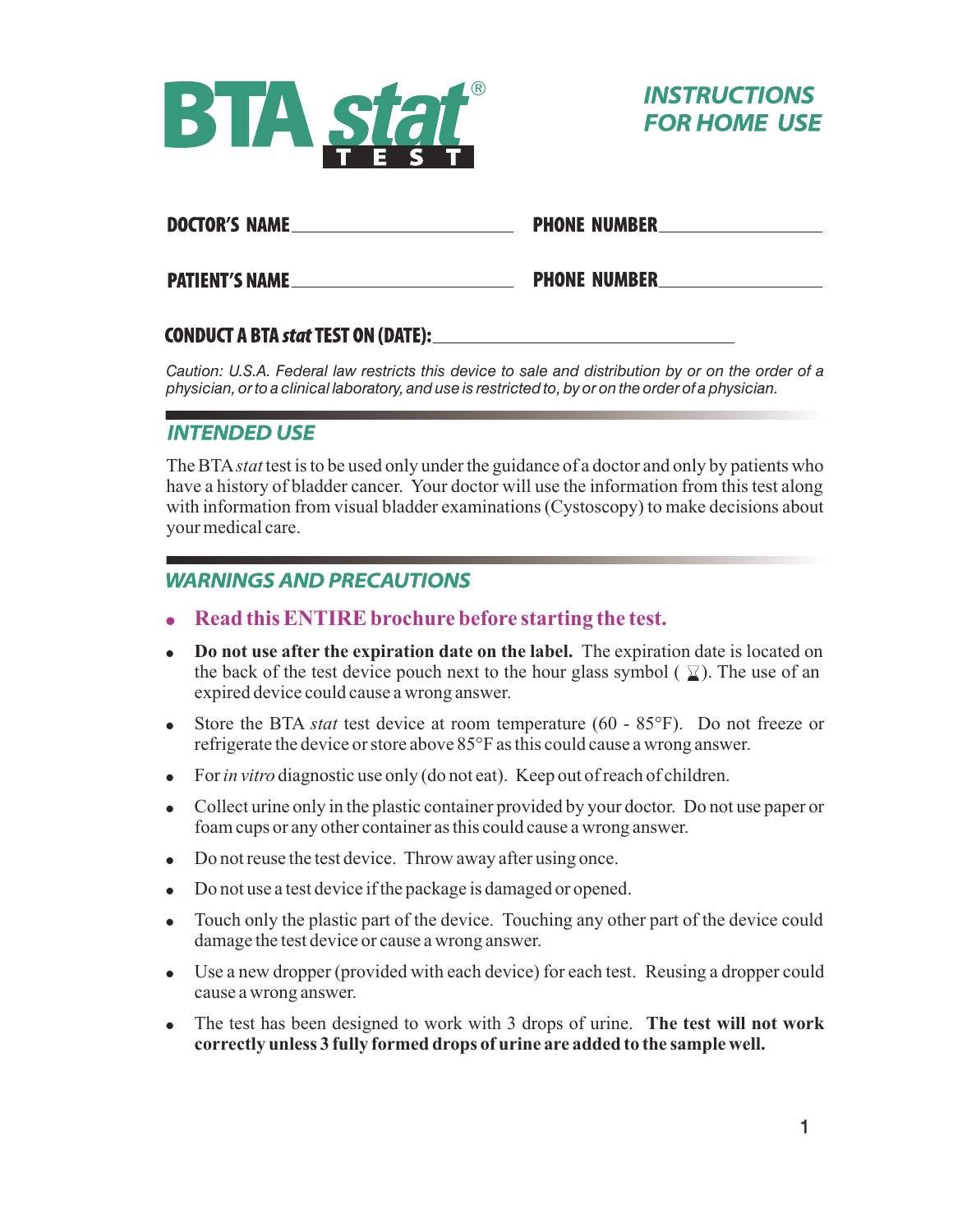# **COLLECTING AND STORING URINE**

Collect urine in the clean plastic container provided by your doctor. Do not use any other container for urine collection. **Do not collect your first morning urine sample.** Collect urine anytime of the day after your first morning urine. Test urine as soon after collection as possible. If testing can not be performed right after sample collection, cover the sample container and store urine at room temperature (60 - 85°F) until tested. Store urine sample covered up to 2 days if necessary.

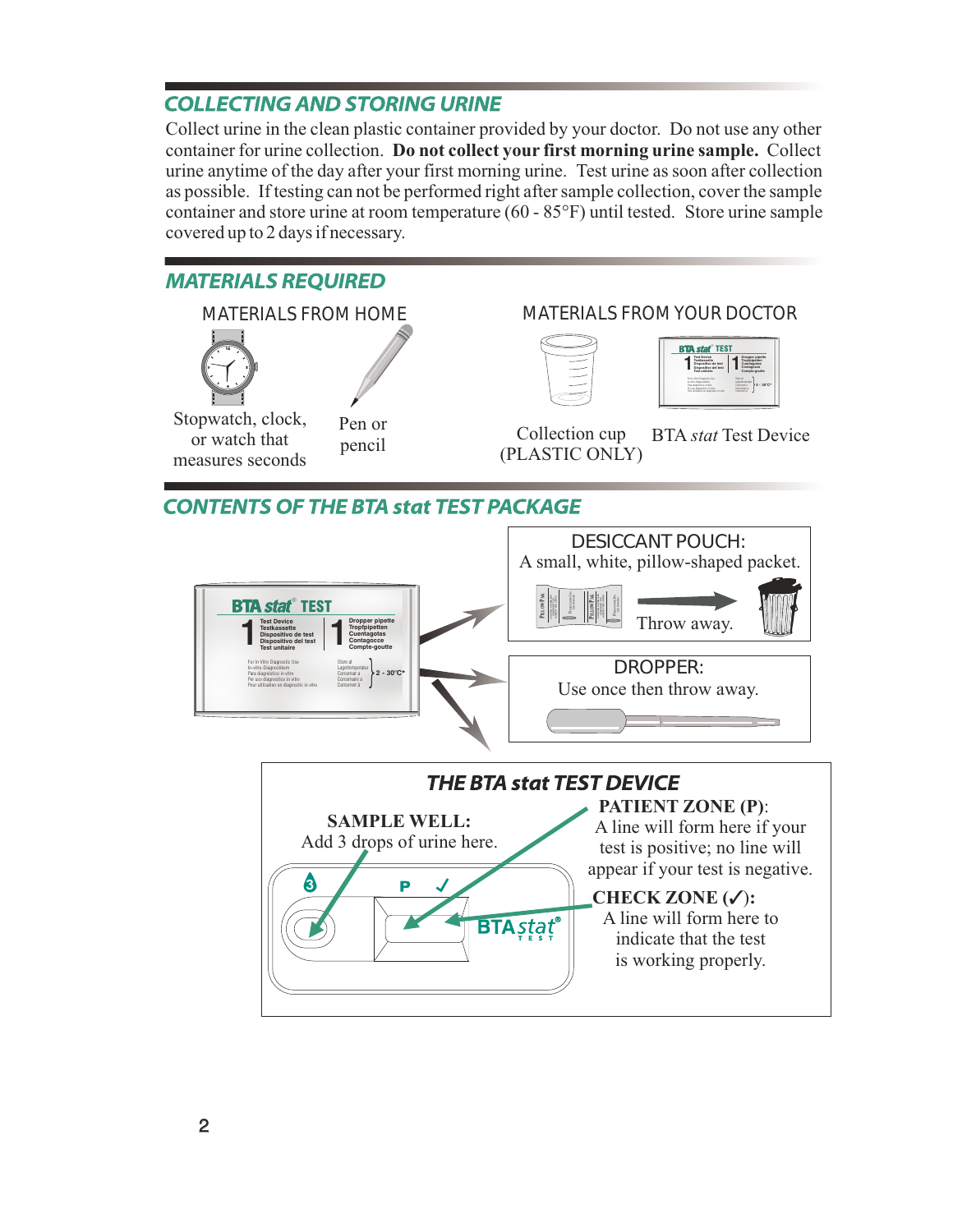#### **TEST PROCEDURE Lot Number Before starting the test: Write the lot number** of the test device **here.**  The lot number is located on the back of the test device package next to the  $\overline{\text{LOT}}$  symbol. **Expiration Date Write the expiration date** of the test device **here.** The expiration date is located on the back of the test device package next to the  $\Box$  symbol. The expiration date is shown in year (Y) - month (M) format, YYYY-MM; 2012-10 indicates that the device may be used until the last day of October in the year 2012. Collect urine sample in the cup provided by your doctor. 1 **Plastic only Date Urine Collected Date Urine Tested**  2 Open the test device package. Remove the test device and dropper from the foil package. Throw away the small white pillow-shaped desiccant pouch. **Place the device on a clean, well-lit, flat surface. Prepare to time the test.** Place stopwatch, clock or watch in 3 front of you. 4 A. Gently  $\parallel$  B.  $\parallel$  C.  $\parallel$  D. **Mix** the urine by **swirl cup gently swirling** the sample cup. Gently release dropper **Fill the dropper** Squeeze bulb to draw urine Put tip of dropper with urine. dropper bulb into dropper. into urine. 5 Hold the dropper **upright** above the sample well as shown. Allow **3 FULL** drops (without air bubbles) to fall into the sample **3** well. **Dropper tip should not touch device. DROPSSTARTTIMING. NOTE:** The test will not work unless exactly **3 FULL** drops of urine are added to the sample well. When 5 minutes have passed, read the answer within 1 more minute. 6

*Read after 5 minutes but NO LATER THAN 6 MINUTES. DO NOT read after 6 minutes, this may cause a wrong answer.*

Now turn the page and read about how to interpret the test results.